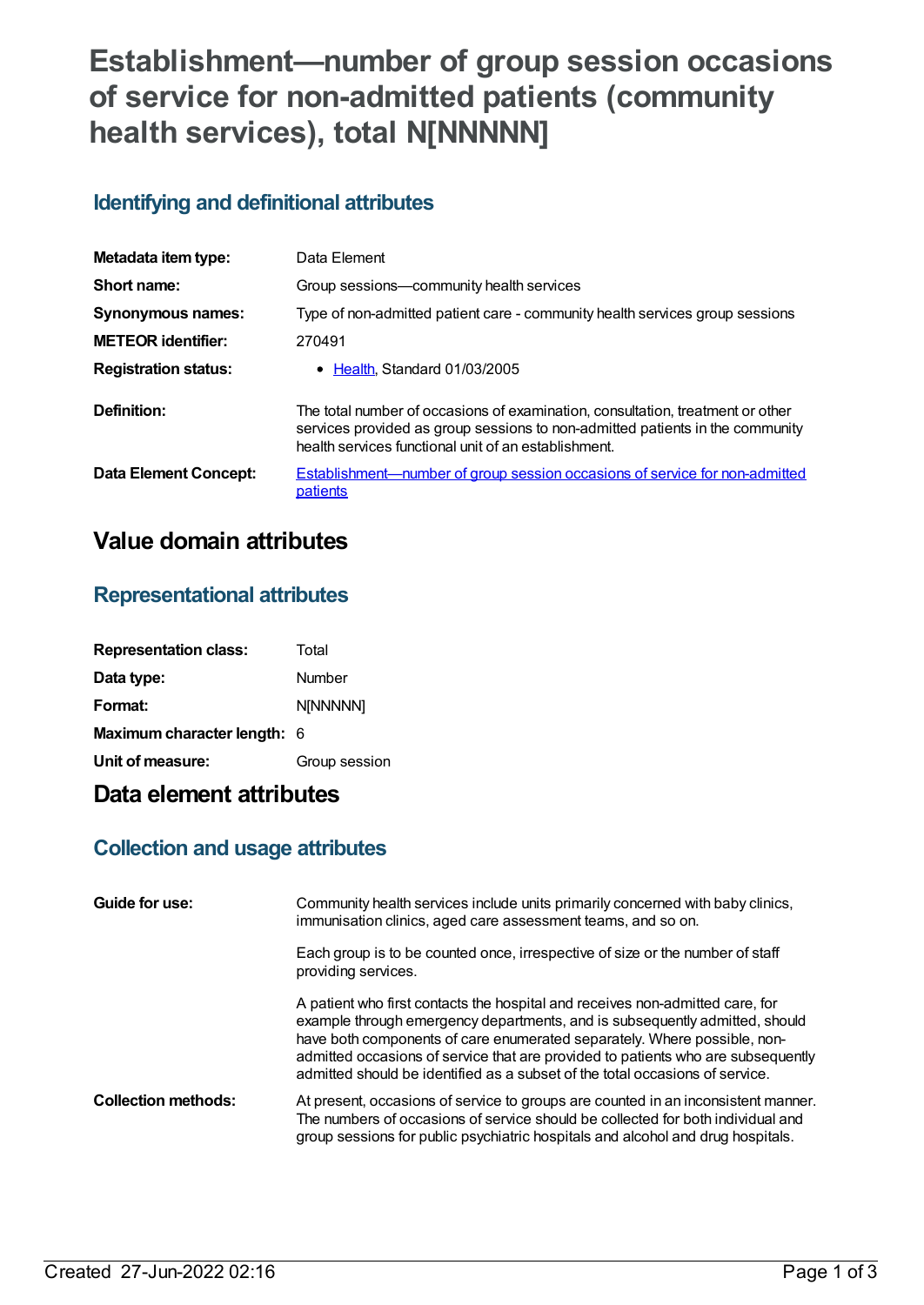**Comments: Comments:** Outreach/community care is care delivered by hospital employees to the patient in the home, place of work or other non-hospital site. The distinction between nonadmitted patient care and outreach care is that for non-admitted patient care the patients travel to the health care providers while for outreach care the health care providers travel to the patients. This distinction creates difficulties for community health centres. These centres are to be included in the national minimum data set where they are funded as sections within establishments that fall within the scope of the National Health Data Dictionary.

> For example, baby clinics, immunisation groups or aged care assessment teams, which are funded through acute hospitals, may provide care to some clients within the hospital grounds or externally. It is intended that all community health activity be measured under community health regardless of where the services are provided. This metadata item is derived from metadata items that are not currently specified in METeOR, but which are recorded in various ways by hospitals/outpatient departments. Examples include identifiers of individual consultations/visits, and diagnostic tests.

This metadata item identifies types of services provided to non-admitted patients in different institutional ways in different systems. It is not a summary casemix classification.

The list of Type of non-admitted patient care categories was to be developed using typical functional units or cost centres within existing institutions. These would include designated wards or departments and specialised clinics. Although the current statistical/financial returns submitted to the various health authorities by their hospitals do not provide a minimum subset, an effort has been made to define the categories in respect to those areas commonly collected. Many functional units provide services to both admitted patients and non-admitted patients, for example pathology. Only occasions of service for non-admitted patients should be included in this section.

#### **Source and reference attributes**

| <b>Submitting organisation:</b> | National minimum data set working parties |
|---------------------------------|-------------------------------------------|
|---------------------------------|-------------------------------------------|

#### **Relational attributes**

| Related metadata<br>references:                             | Supersedes <b>E</b> Type of non-admitted patient care, version 1, Derived DE, NHDD,<br>NHIMG, Superseded 01/03/2005.pdf (26.0 KB) No registration status |
|-------------------------------------------------------------|----------------------------------------------------------------------------------------------------------------------------------------------------------|
|                                                             | Supersedes EGroup sessions, version 1, Derived DE, NHDD, NHIMG,<br>Superseded 01/03/2005.pdf (14.1 KB) No registration status                            |
| <b>Implementation in Data Set</b><br><b>Specifications:</b> | Public hospital establishments NMDSHealth, Superseded 21/03/2006                                                                                         |
|                                                             | <b>Implementation start date: 01/07/2005</b>                                                                                                             |
|                                                             | Implementation end date: 30/06/2006                                                                                                                      |
|                                                             |                                                                                                                                                          |
|                                                             | Public hospital establishments NMDSHealth, Superseded 23/10/2006                                                                                         |
|                                                             | Implementation start date: 01/07/2006                                                                                                                    |
|                                                             | Implementation end date: 30/06/2007                                                                                                                      |

Public hospital [establishments](https://meteor.aihw.gov.au/content/345139) NMDS 2007-08[Health](https://meteor.aihw.gov.au/RegistrationAuthority/12), Superseded 05/02/2008